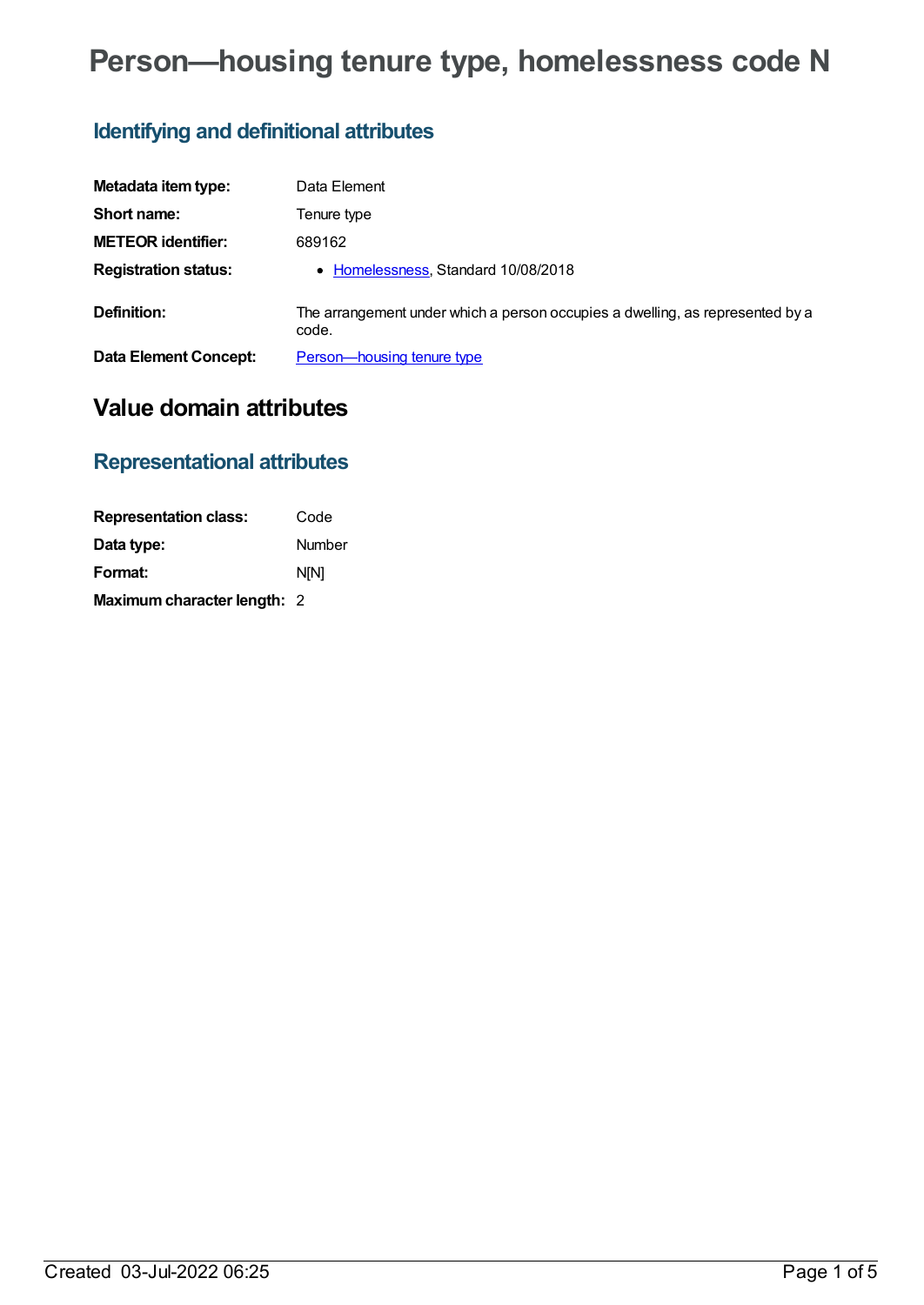#### **Value Meaning**

#### Renter

|  | Renter - private housing |  |
|--|--------------------------|--|
|--|--------------------------|--|

- 2 Renter public housing
- 3 Renter community housing
- 4 Renter transitional housing
- 5 Renter caravan park
- 6 Renter boarding/rooming house
- 7 Renter emergency accommodation/night shelter/women's refuge/youth shelter where rent is charged
- 8 Other renter

#### Rent

free

- 9 Rent free private housing
- 10 Rent free public housing
- 11 Rent free community housing
- 12 Rent free- transitional housing
- 13 Rent free caravan park
- 14 Rent free boarding/rooming house
- 15 Rent free emergency accommodation/night shelter/women's refuge/youth shelter where rent is not charged
- 16 Other rent free
- Life
- tenure
- 17 Life tenure scheme
- **Owner**
- 18 Owner shared equity or rent/buy scheme
- 19 Owner being purchased/with mortgage
- 20 Owner fully owned

**Other** 

- 21 Other tenure type not elsewhere specified
- 22 No tenure

| <b>Supplementary values:</b> |    | <b>Value Meaning</b>              |
|------------------------------|----|-----------------------------------|
|                              | 99 | Not stated/inadequately described |

### **Collection and usage attributes**

| Guide for use: | Renter                                                                                                    |
|----------------|-----------------------------------------------------------------------------------------------------------|
|                | CODE 1 Renter - private housing                                                                           |
|                | A person paying money in the private rental market in return for accommodation.                           |
|                | CODE 2 Renter - public housing                                                                            |
|                | A person paying money to a housing authority or housing assistance agency in<br>return for accommodation. |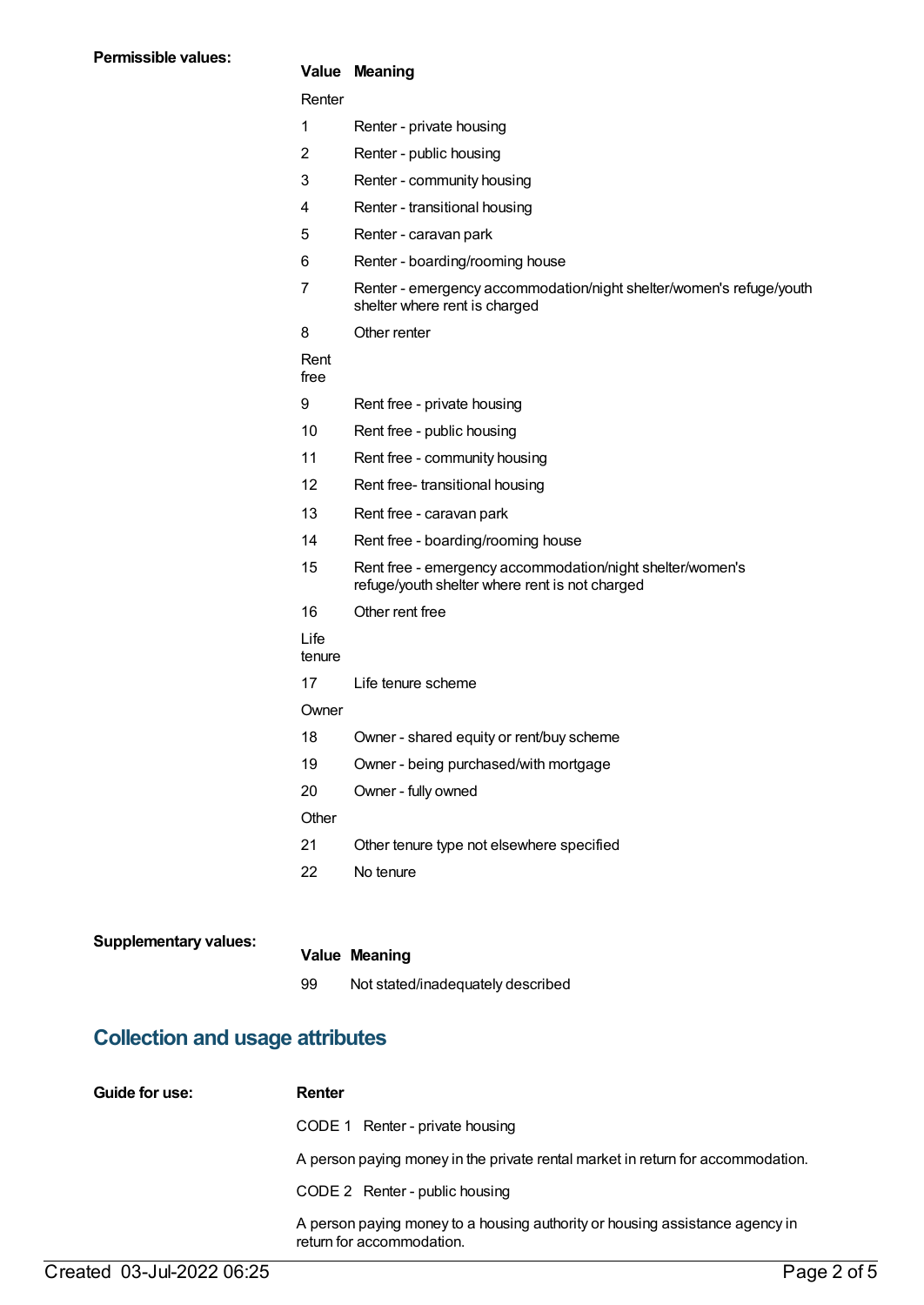CODE 3 Renter - community housing

A person paying money to a housing association, housing cooperative or other notfor-profit community service organisation in return for accommodation.

CODE 4 Renter - transitional housing

A person paying money to occupy accommodation for transition towards independent living or towards returning home. The accommodation is generally more stable and provided for longer than crisis accommodation, and is linked to external support through another agency.

CODE 5 Renter - caravan park

A person paying money to rent a cabin or caravan in a caravan park.

CODE 6 Renter - boarding/rooming house

A person paying money to rent a place, room or rooms in a boarding or rooming house.

CODE 7 Renter - Emergency accommodation/night shelter/women's refuge/youth shelter where rent is charged.

A person paying rent for emergency accommodation, a night shelter, women's refugee or youth shelter.

CODE 8 Other renter

A person renting accommodation that is not included in the categories listed above.

#### **Rent Free**

CODE 9 Rent free - private housing

A person paying no money, in exchange for accommodation in the private rental market. Excludes owners with or without a mortgage, house-sitters, and those paying accommodation in goods and services.

CODE 10 Rent free - public housing

A person paying no money, in exchange for accommodation from a housing authority or housing assistance agency. Excludes owners with or without a mortgage, house-sitters, and those paying accommodation in goods and services.

CODE 11 Rent free - community housing

A person paying no money, in exchange for accommodation, to a housing association, housing cooperative or other not-for-profit community service organisation. Excludes owners with or without a mortgage, house-sitters, and those paying accommodation in goods and services.

CODE 12 Rent free - transitional housing

A person paying no money, in exchange for accommodation for transition towards independent living or towards returning home. The accommodation is generally more stable and provided for longer than crisis accommodation, and is linked to external support through another agency.

CODE 13 Rent free - caravan park

A person paying no money, in exchange for accommodation, to occupy a cabin or caravan in a caravan park. Excludes owners with or without a mortgage, housesitters, and those paying accommodation in goods and services.

CODE 14 Rent free - boarding/rooming house

A person paying no money, in exchange for accommodation, to occupy a place, room or rooms in a boarding or rooming house. Excludes owners with or without a mortgage, house-sitters, and those paying accommodation in goods and services.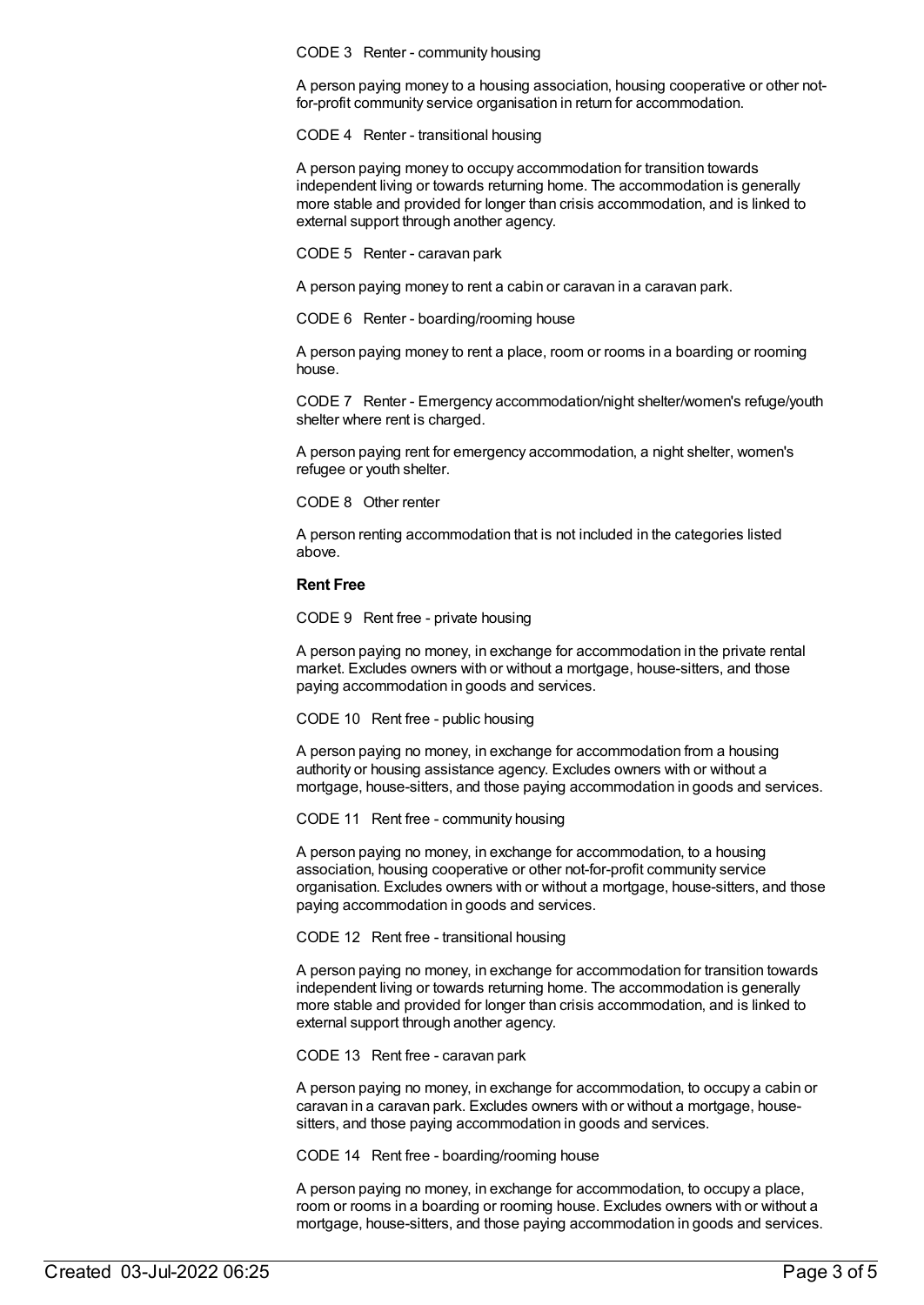CODE 15 Rent free - emergency accommodation/night shelter/women's refuge/youth shelter where no rent is charged.

A person staying rent free in emergency accommodation, a night shelter, women's refuge or youth shelter.

CODE 16 Other Rent free

A person paying no money, in exchange for accommodation, to occupy any other dwelling. Excludes owners with or without a mortgage, house-sitters, and those paying accommodation in goods and services.

CODE 17 Life tenure scheme

A person with a contract to live in the dwelling for the term of his/her life but without the full rights of ownership and usually with limited or no equity in the dwelling. This is a common arrangement in retirement villages.

#### **Owner**

CODE 18 Owner - shared equity or rent/buy scheme

A person purchasing a proportion of the equity in the dwelling, and paying rent for the remainder.

CODE 19 Owner - being purchased/with mortgage

A person who owns their dwelling and is repaying a mortgage or loans secured against the dwelling, regardless of the purpose of the mortgage or secured loan.

CODE 20 Owner - fully owned

A person who owns their dwelling and is not making any payments on mortgages or loans secured against the dwelling. (Thus persons who have repaid a loan but technically not discharged the associated mortgage are included in this category).

CODE 21 Other tenure type not elsewhere specified

The tenure does not fit any of the above categories. For example: house-sitting, payment in kind, for a specific service.

CODE 22 No tenure

The person is sleeping rough or does not have a legal right to occupy a dwelling and can be asked to leave at any time.

Includes couch surfing, living on the streets, sleeping in parks, squatting, using cars or railway carriages, improvised dwellings, or living in the long grass.

Includes living in an institutional setting, such as a hospital, psychiatric hospital/unit, disability support unit, rehabilitation facility, adult correctional facility, youth / juvenile justice detention centre, boarding school / residential college, aged care facility or immigration detention centre.

## **Data element attributes**

### **Collection and usage attributes**

| Guide for use:             | This data element is intended for use specifically for data collections on homeless<br>persons and those at risk of homelessness. |
|----------------------------|-----------------------------------------------------------------------------------------------------------------------------------|
| <b>Collection methods:</b> | The permissible values for this data element are used to form the response<br>categories to the question:                         |
|                            | "Which of the following best describes your tenure?"                                                                              |

### **Relational attributes**